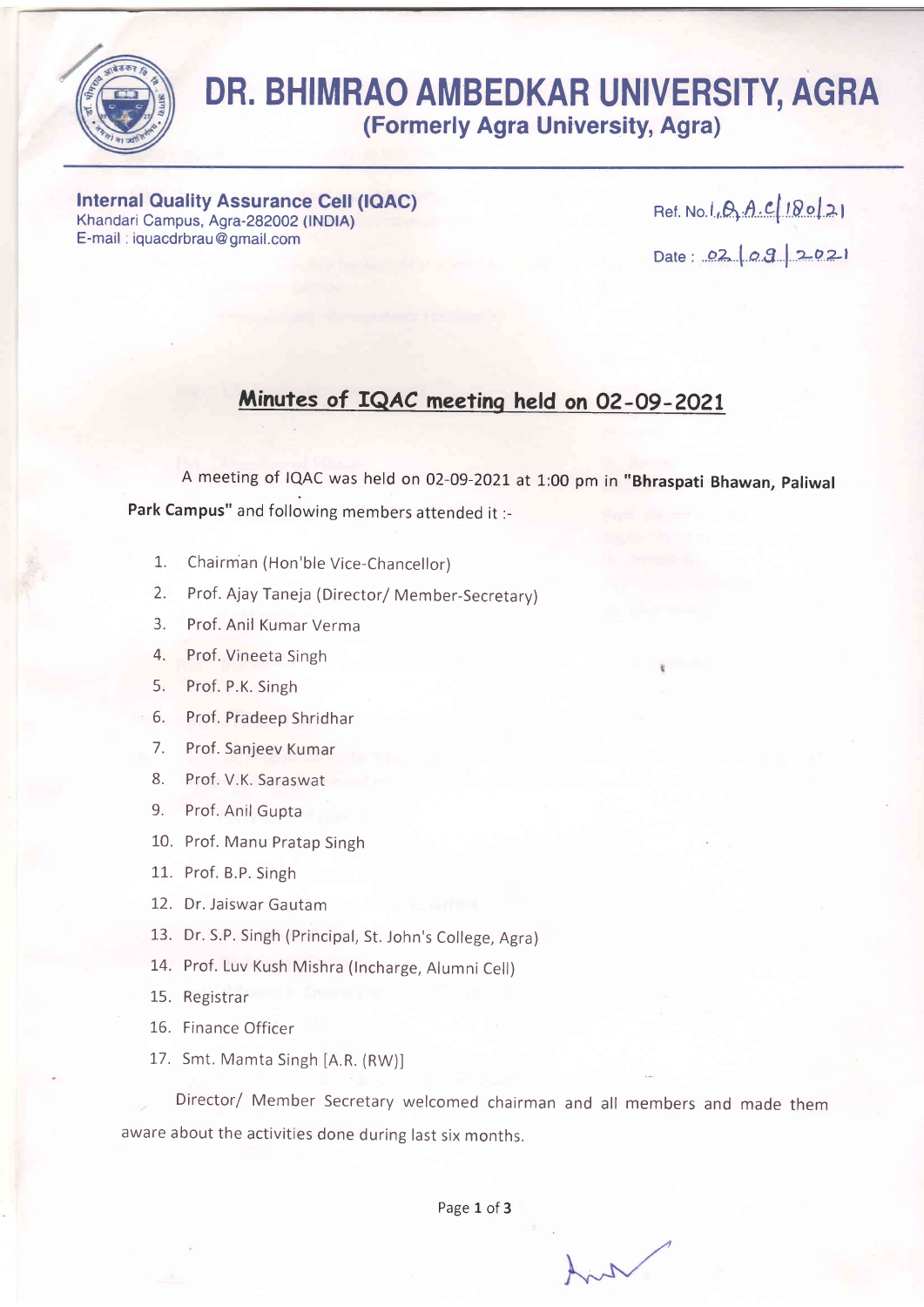Following decisions were taken in this meeting :-

- (a) lt was decided that our University ongoing best practices should be carried out with more vigour and following incharges were to carry out this responsibility.
	- (i) Health checkup for female students & Blood Donation Camps
	- (ii) Environment Management Framework
	- (iii) T.B. Eradication Programme
	- (iv) Adoption of Villages
	- (v) Gender Equity Programme
	- (vi) Pade Agra Bade Agra
	- (vii) Maintenance & Beautification of Campus

Prof. Brijesh Rawat Dean Student Welfare

Prof. B.S. Sharma Head, Department of Env. Science

Dr. Brijesh Tiwari Head, Department of Pharmacy

Dr. Ranbeer Singh Department of Social Work

Prof. Vineeta Singh Department of Statistics Dr. Achala Ghakkar lnstitute of Home Science

Dr. Alok Kumar IET

Dr. B.D. Shukla Department of History

The letters to be sent by Registrar to the faculty incharges mentioned above.

- (b) Specific responsibility to IQAC members for seven criteria's of NAAC accreditation were assigned for incremental progress in the quality of standards of the University.
	- (i) Cumiculor Aspects

Prof. Anil Verma

Prof. Manu Pratap Singh

- (ii) Teoching- leoring ond Evoluotion Prof, Pradeep Shridhar Dr. Jaiswar Gautam
- (iii) Reseorch Innovotions ond Extension Prof. B.P. Singh Prof. Sanjeev Kumar
- (iv) Infrostructure & Leorning Resources Prof. P,K. Singh Prof. V.K. Saraswat

Page 2 of 3